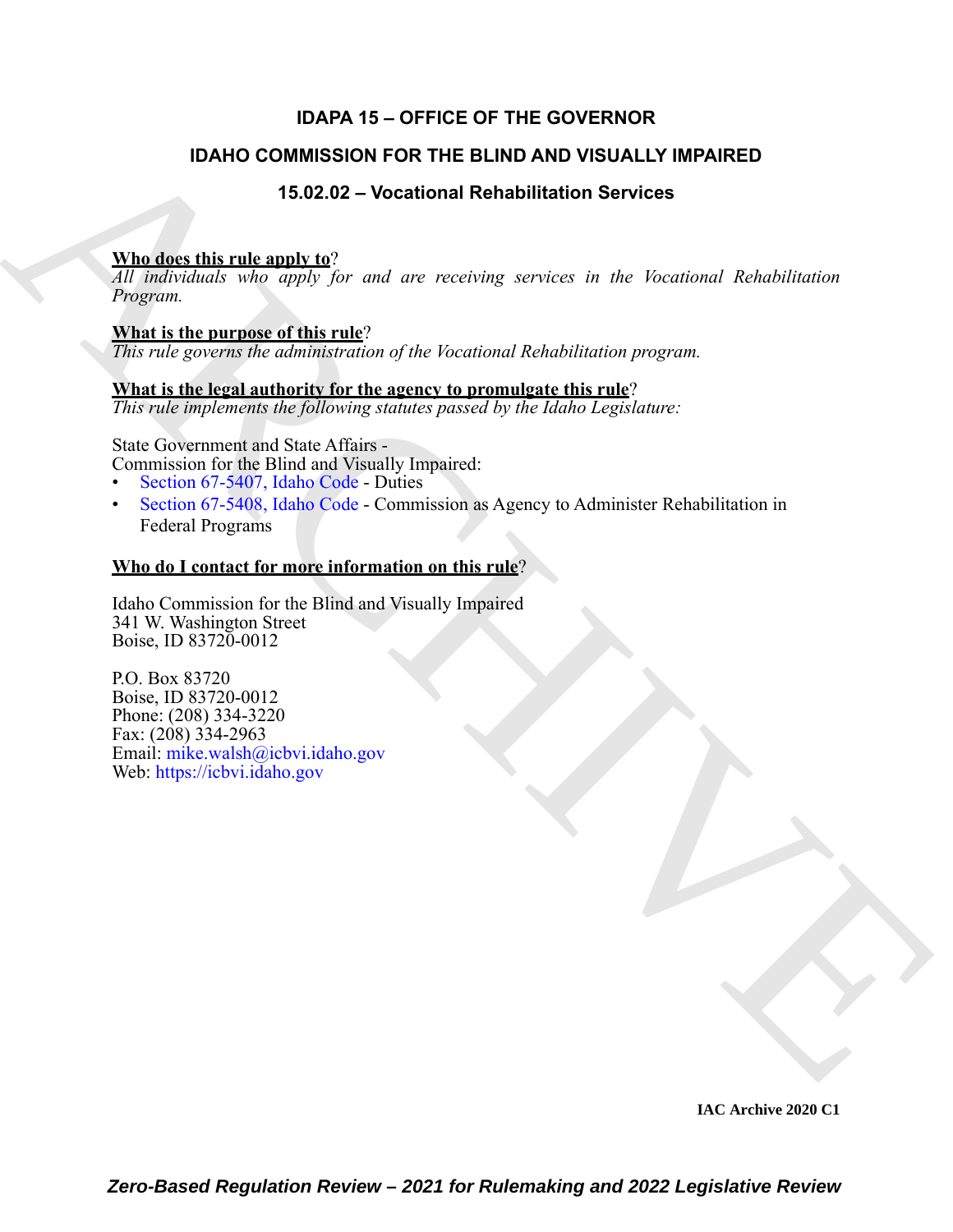## **Table of Contents**

# IDAPA 15 - OFFICE OF THE GOVERNOR, IDAHO COMMISSION FOR<br>THE BLIND AND VISUALLY IMPAIRED

### 15.02.02 - Vocational Rehabilitation Services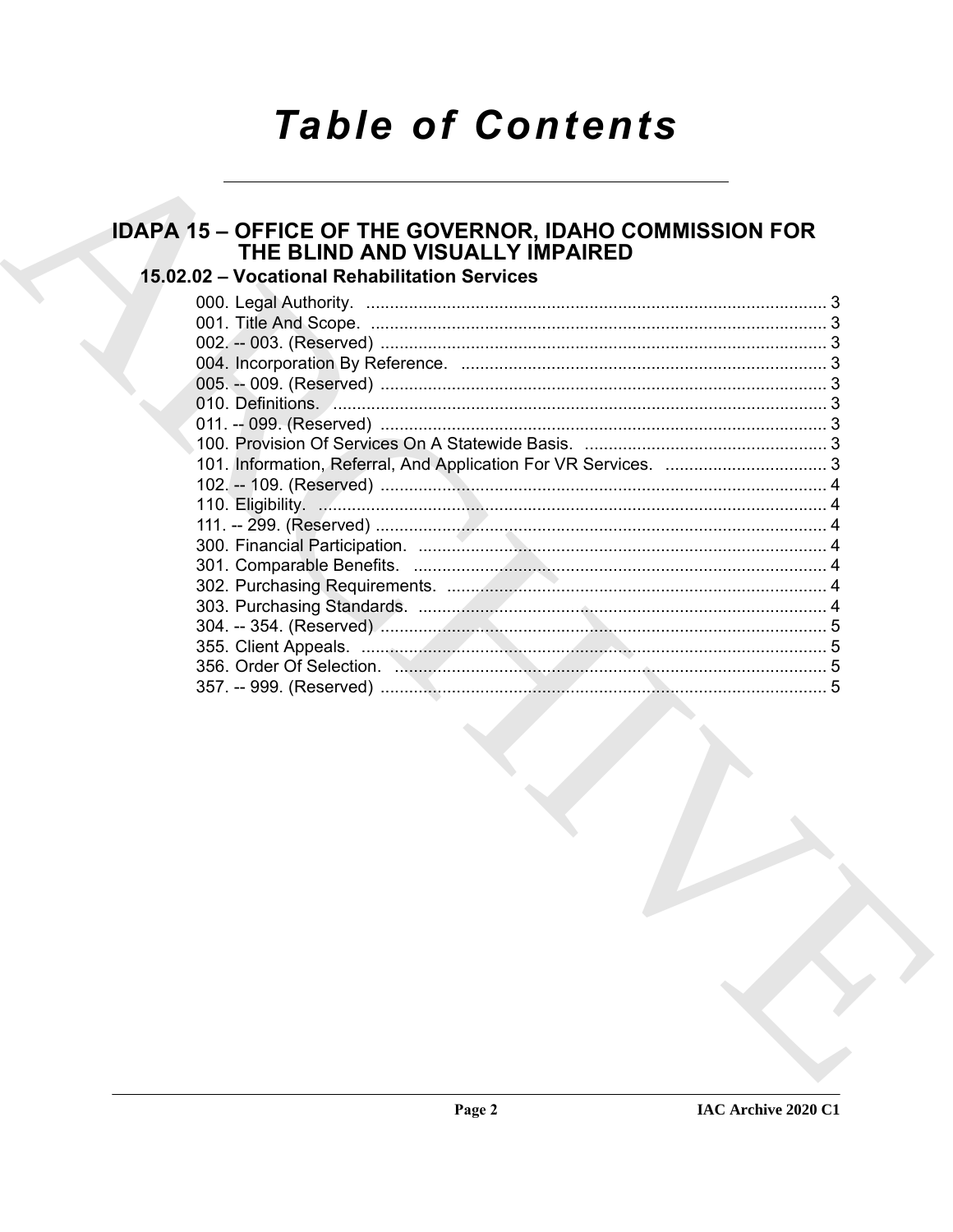#### <span id="page-2-0"></span>**IDAPA 15 – OFFICE OF THE GOVERNOR IDAHO COMMISSION FOR THE BLIND AND VISUALLY IMPAIRED**

#### **15.02.02 – VOCATIONAL REHABILITATION SERVICES**

#### <span id="page-2-18"></span><span id="page-2-2"></span><span id="page-2-1"></span>**000. LEGAL AUTHORITY.**

This chapter is adopted in accordance with Sections 67-5407(e) and 67-5408, Idaho Code, and the Rehabilitation Act of 1973, as amended.  $(3-28-18)$ 

#### <span id="page-2-20"></span><span id="page-2-3"></span>**001. TITLE AND SCOPE.**

These rules will be known as Idaho Commission for the Blind and Visually Impaired Rules, IDAPA 15.02.02, "Vocational Rehabilitation Services." The provisions of these rules establish procedures, requirements, and implement program changes necessitated by the Rehabilitation Act of 1973, as amended, which address the provisions of vocational rehabilitation services to the blind and visually impaired population of Idaho. (3-28-18)

#### <span id="page-2-4"></span>**002. -- 003. (RESERVED)**

#### <span id="page-2-16"></span><span id="page-2-5"></span>**004. INCORPORATION BY REFERENCE.**

The following federal laws and regulations are incorporated by reference into the rules of this chapter and copies are available at the Commission's office: (4-2-08)

**01. 29 U.S.C. Section 701, et seq., Rehabilitation Act of 1973 as amended through Public Law 114-95, enacted December 10, 2015**. (3-28-18)

**02. 34 CFR 361, 363, and 397**. (3-20-20)

**03. Workforce Innovation and Opportunity Act (WIOA), Public Law 113-128, enacted July 22, 2014**. (3-28-18)

<span id="page-2-6"></span>**005. -- 009. (RESERVED)**

#### <span id="page-2-11"></span><span id="page-2-7"></span>**010. DEFINITIONS.**

<span id="page-2-12"></span>**01. Blind or Visually Impaired**. A person whose visual acuity with correcting lenses is not better than twenty/two hundred (20/200) in the better eye; or a person whose vision in the better eye is restricted to a field which subtends an angle of not greater than twenty (20) degrees; or a person who is functionally blind; or a person who is without any sight.  $(4-2-08)$ 

<span id="page-2-14"></span><span id="page-2-13"></span>**02. Functionally Blind**. A person with a visual impairment that constitutes or results in a substantial impediment to employment or substantially limits one (1) or more major life activities. This is determined by the vocational rehabilitation counselor, not a physician. (4-2-08)

69. LEGAL AU 1100011 Y<br>
The Congress algorithm and the Color of SPINIC and 67-5400. Color and the Redeshington Archives and the Redeshington Archives and the Color of SPINIC ATTOM (1) and the Theorem is the Color of SPINI **03. Most Significant Disability (MSD)**. Meets the criteria as Significant Disability as found in the Rehabilitation Act of 1973, as amended, and defined in 34 CFR 361.5(c)(29), and is further defined as: Having a severe physical, mental, cognitive, or sensory impairment that seriously limits four (4) or more functional capacities (such as mobility, communication, self-care, self-direction, interpersonal skills, work tolerance or work skills) in terms of an employment outcome, and whose vocational rehabilitation can be expected to require multiple vocational rehabilitation services over an extended period of time. (3-20-20)

<span id="page-2-15"></span>**04.** Vocational Rehabilitation Service or Services. Services that reduce the impact of functional ms on the ability of a client to achieve an employment outcome. (4-2-08) limitations on the ability of a client to achieve an employment outcome.

#### <span id="page-2-8"></span>**011. -- 099. (RESERVED)**

#### <span id="page-2-19"></span><span id="page-2-9"></span>**100. PROVISION OF SERVICES ON A STATEWIDE BASIS.**

Vocational Rehabilitation Services are offered on a statewide basis to individuals who are blind or visually impaired or functionally blind, subject to eligibility. (4-2-08)

#### <span id="page-2-17"></span><span id="page-2-10"></span>**101. INFORMATION, REFERRAL, AND APPLICATION FOR VR SERVICES.**

Any agency, organization, individual (including self) or the One-Stop delivery system may refer an individual to ICBVI for services. (3-29-12) ICBVI for services.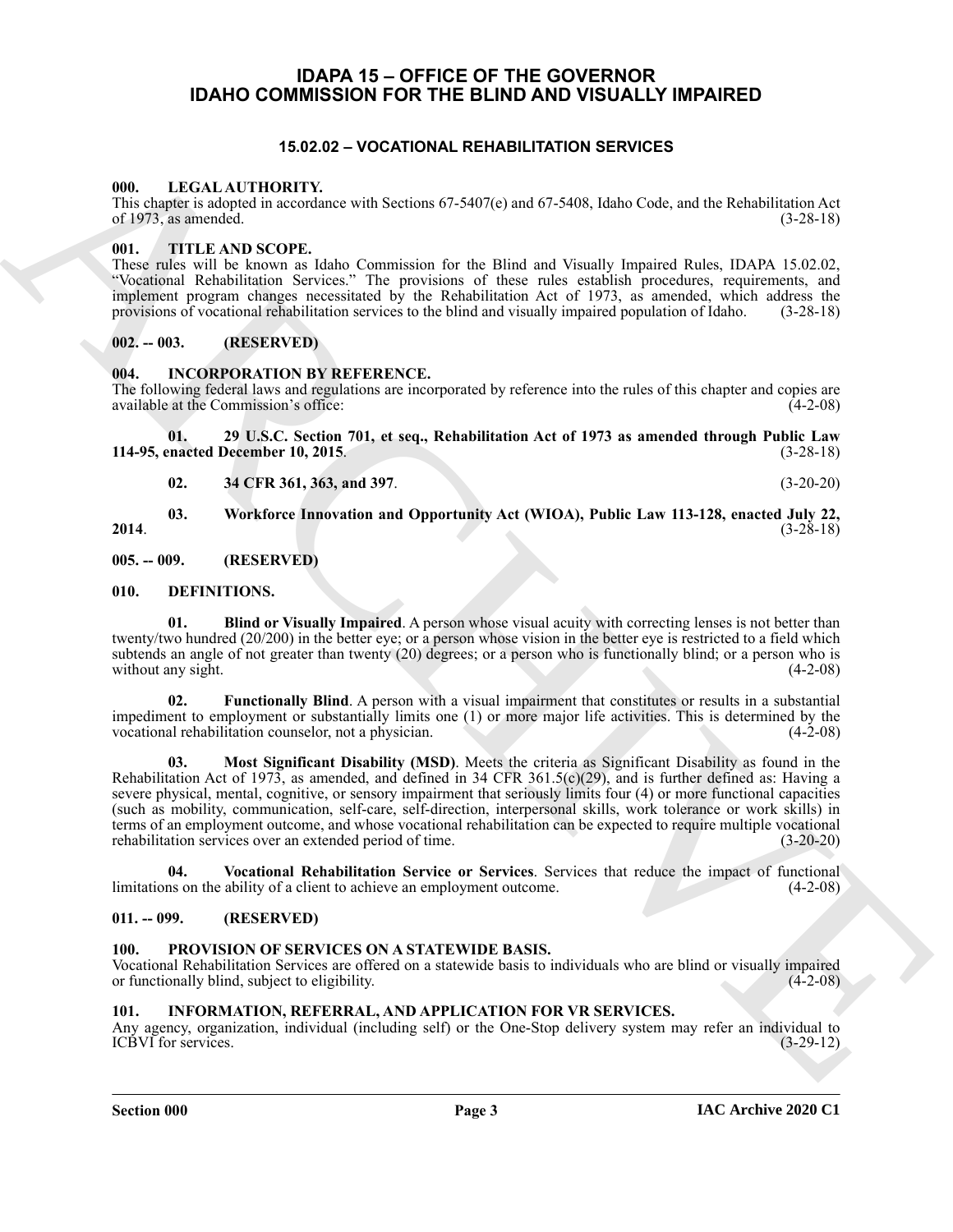#### *IDAHO ADMINISTRATIVE CODE IDAPA 15.02.02 Commission for the Blind and Visually Impaired*

<span id="page-3-13"></span>**01. Contact by ICBVI**. Each referred individual must be seen or contacted by ICBVI staff within three (3) working days of the referral's receipt by scheduling an initial appointment, or documentation in a case note of telephone contact or email contact. ICBVI staff will inform the referral of application requirements and information necessary to initiate an assessment for determining eligibility. (3-29-12)

<span id="page-3-14"></span>**02. Right to Apply**. All individuals have the right to apply for ICBVI VR Services and to have a made regarding their eligibility for such services. (3-29-12) decision made regarding their eligibility for such services.

<span id="page-3-12"></span>**03. Availability and Residence Requirements**. Individuals must be available and legally permitted to join the labor market prior to eligibility determination. Residence requirements will not exclude any individual present in the state from vocational rehabilitation services. Individuals must have legal status in the United States and be authorized to work.  $(3-29-12)$ 

<span id="page-3-15"></span>**04. Work Status and Identity Documentation**. Documents that establish work status (employment eligibility) and identity must be consistent with Form I-9, Immigration and Naturalization Services (Form I-9, Employment Eligibility Verification). (3-29-12) Employment Eligibility Verification).

<span id="page-3-11"></span>**05. Application Forms**. A referral or application is not required for an appointment with a VR counselor. Application forms are supplied upon request from any ICBVI office and are available through referral and outreach programs throughout the state, including the One-Stop Centers. (3-20-20)

#### <span id="page-3-8"></span><span id="page-3-0"></span>**102. -- 109. (RESERVED)**

#### <span id="page-3-1"></span>**110. ELIGIBILITY.**

**01. Eligibility Requirements**. Eligibility of a client for vocational rehabilitation services shall be based upon a determination by the Commission that:

<span id="page-3-9"></span>**a.** The client is blind or visually impaired; (4-2-08)

**b.** The client's blindness or visual impairment constitutes or results in a substantial impediment to employment; and (4-2-08)

**c.** There is a reasonable expectation that vocational rehabilitation services will benefit the client in terms of securing, retaining, or regaining employment. (4-2-08)

**d.** The client has a disability priority which can include no significant disability (D), significant disability (SD), or most significant disability (MSD). (3-25-16)

#### <span id="page-3-2"></span>**111. -- 299. (RESERVED)**

#### <span id="page-3-10"></span><span id="page-3-3"></span>**300. FINANCIAL PARTICIPATION.**

Commission for the Binning from the Hamiltonian Marchives of the control Relation Convertise Commission (A) (2013)<br>
And the control of the control of the control of the control of the control of the control of the control As part of the development of the Individualized Plan for Employment (IPE), clients will be asked to complete a financial need assessment (FNA) to determine the extent, if any, of their participation in the costs of vocational rehabilitation services. State unit requirements for the consideration of client financial participation are identified in 34 CFR 361.54.

#### <span id="page-3-7"></span><span id="page-3-4"></span>**301. COMPARABLE BENEFITS.**

Eligible clients are to identify and use all available comparable benefits that may be available during the development of the IPE. Services that are exempt from this requirement are identified in 34 CFR 361.53(b). (3-20-20)

#### <span id="page-3-16"></span><span id="page-3-5"></span>**302. PURCHASING REQUIREMENTS.**

All services and purchases will follow federal, state, and ICBVI purchasing guidelines. Client services require written Authorization for Purchase (AFP) prior to the initiation of the purchased service. An authorization will be issued on or before the beginning date of service. If services are provided without a Commission approved authorization, the Commission reserves the right to deny the vendor's invoice. (3-20-20)

#### <span id="page-3-17"></span><span id="page-3-6"></span>**303. PURCHASING STANDARDS.**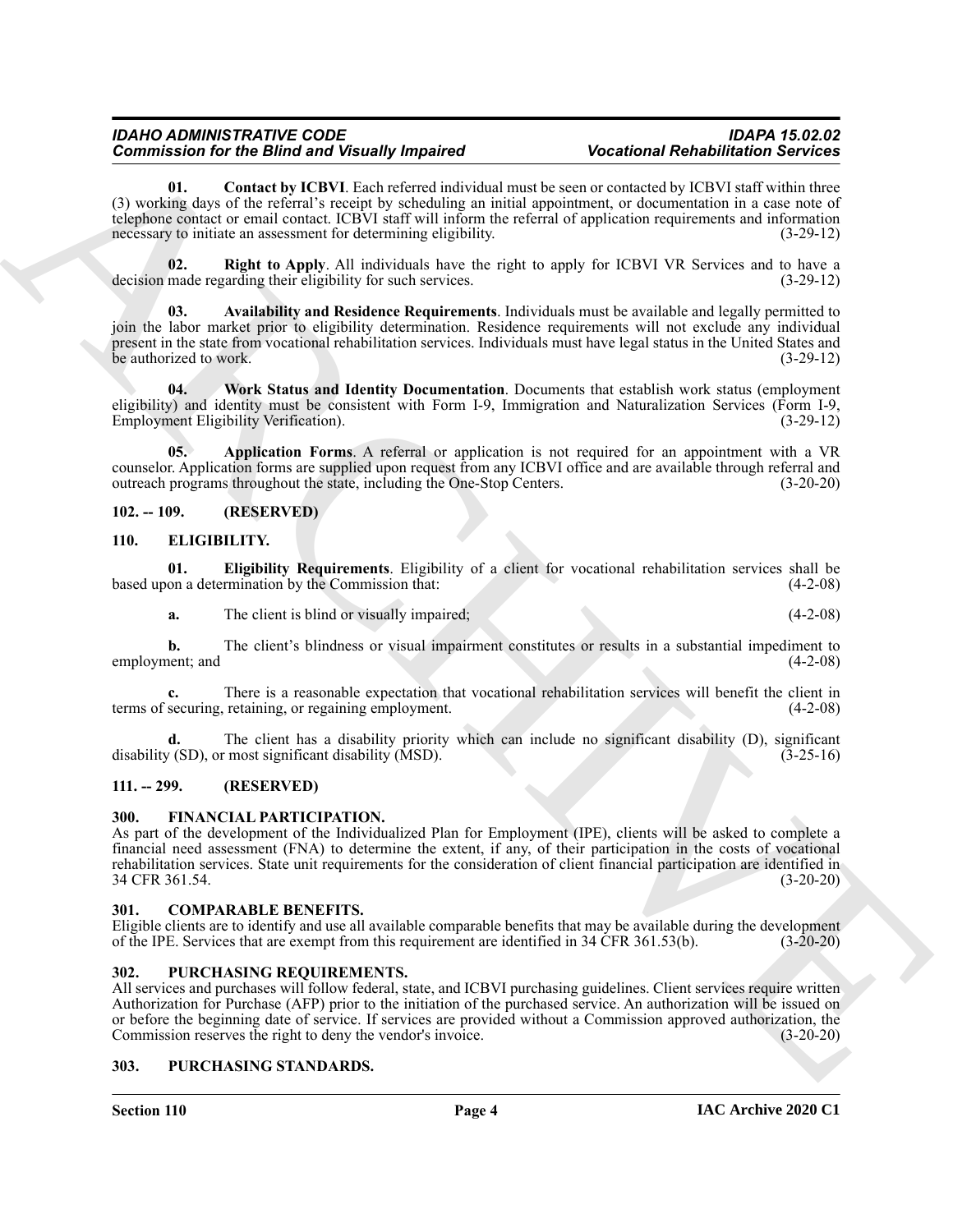#### *IDAHO ADMINISTRATIVE CODE IDAPA 15.02.02 Commission for the Blind and Visually Impaired*

ICBVI pays usual, customary, and reasonable charges for services. In accordance with 34 CFR 361.50, ICBVI has established a fee schedule for client services and levels of purchasing authority for VR Counselors. Exceptions to the upper limits established in the fee schedule need to be approved by the Rehabilitation Services Chief. Services that will meet the client's need at the least cost to the ICBVI will be the service considered for planning purposes.

(3-20-20)

#### <span id="page-4-0"></span>**304. -- 354. (RESERVED)**

#### <span id="page-4-4"></span><span id="page-4-1"></span>**355. CLIENT APPEALS.**

<span id="page-4-6"></span>**01. Informal Dispute Resolution**. Within fifteen (15) calendar days of notification of the contested action, lack of action or decision, the client may request that an informal dispute resolution be held. The request shall be made in writing to the Rehabilitation Services Chief. The written request should state the reason for the review.

 $(4-2-08)$ 

**a.** The Rehabilitation Services Chief shall inform the client in writing as to the time, place, and date of the informal dispute resolution. The client may choose to represent himself or may have a representative speak on his behalf. (4-2-08)

**b.** The Rehabilitation Services Chief will make a decision regarding the specifics of the informal dispute resolution. This decision will be in written form and it will be sent to the client, with a copy in the case file.  $(4-2-08)$ 

<span id="page-4-7"></span><span id="page-4-5"></span>**02. Mediation**. The request shall be made in writing to the Rehabilitation Services Chief stating the reason for the review. The mediation must take place within sixty  $(60)$  days of client's request.  $(3-20-20)$ 

ARCHIVE **03. Impartial Due Process Hearing**. An impartial due process hearing can be held without an informal dispute resolution or mediation or if the client is dissatisfied with the result of the informal dispute resolution or mediation. The impartial due process hearing will deal with the issues involved in the original Informal dispute resolution or mediation, if one took place. The request for an impartial due process hearing shall be made in writing to the administrator of the Commission within fifteen (15) calendar days of the Rehabilitation Services Chief's decision from the informal dispute resolution or the mediation proceedings. The hearing by an impartial hearing officer must be held within sixty (60) days of a request by the client unless both parties agree to a specified delay.  $(4-2-08)$ 

#### <span id="page-4-8"></span><span id="page-4-2"></span>**356. ORDER OF SELECTION.**

<span id="page-4-11"></span>**01. Prioritizing Services**. In the event that ICBVI lacks the personnel or financial resources to provide the full range of VR services to all eligible individuals, the following Order of Selection (OOS) will be used to prioritize service provisions. Students with disabilities, as defined by  $34$  CFR  $361.5(c)(51)$ , who received preemployment transition services prior to eligibility determination and assignment to a priority category shall continue to receive such services. All clients who have an Individualized Plan for Employment (IPE) will continue to be served. Priority will be given to eligible individuals as follows: (3-28-18)

- **a.** Priority 1. Eligible individuals with the Most Significant Disabilities (MSD). (3-28-18)
- **b.** Priority 2. Eligible individuals with Significant Disabilities (SD). (3-28-18)
- <span id="page-4-10"></span><span id="page-4-9"></span>**c.** Priority 3. All other eligible individuals with Disabilities (D). (3-28-18)

**02. Inability to Serve**. If ICBVI cannot serve all eligible individuals within a priority category, individuals will be released from the statewide waitlist based on priority category and date of application.  $(3-2\overline{8}-18)$ 

**03. Exemption**. Employed individuals, who are eligible for VR services and require immediate equipment or services to maintain their employment, are exempt from the Order of Selection policy, as authorized in the Rehabilitation Act, as amended by WIOA, 34 CFR 361.36(a)(3)(v). (3-28-18)

#### <span id="page-4-3"></span>**357. -- 999. (RESERVED)**